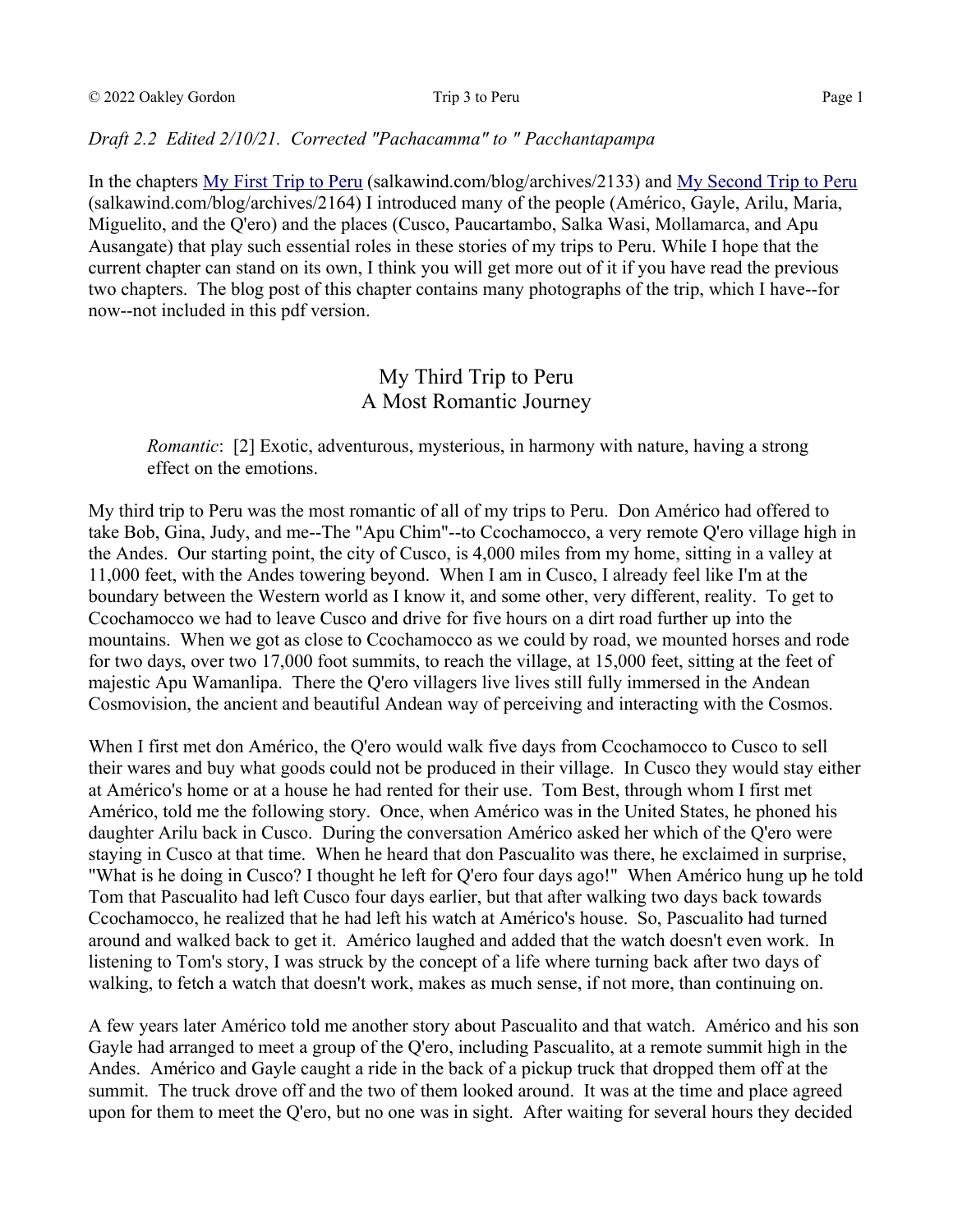they had better start moving down to a lower elevation and seek some shelter. They walked down the dirt road a few miles and came across an abandoned adobe hut. Going inside they found the Q'ero sitting there. Américo exclaimed "Where were you? You were suppose to meet us at the summit hours ago!" Don Pascualito looked at his (broken) watch, and answered, "No, we are right on time!"

Before I describe my third trip to Peru I would like to talk a little about what was going on in my life academically. This has to do with another thread I like to weave into my writing that has to do with the integration of the Andean Cosmovision and the Western worldview.

----------

About the time of my third trip to Peru, I had begun to work on how I could share what I had learned of the Andean Cosmovision with the people of my Western culture. I had two motivations. One was that I had found that this path nourished important aspects of my Being--those parts of myself that value beauty and love and having a meaningful life--that were not being attended to by my Western society. I wanted to share the beauty of this approach with others who might like it as well. The other motivation was that I had come to believe that the Andean Cosmovision could offer a part of the solution for altering the trajectory of Western society toward a future of greater health and beauty for the planet, and away from the abyss of environmental disaster toward which we are careening. I hoped that my position as a professor at a university could serve as a leverage point for me to make a difference in my society.

I had earned my Ph.D. at a research university. At research universities, the hiring, promotion, and the awarding of tenure to professors is largely based upon the quantity of their research (i.e. 'publish or perish'). When I entered my Ph.D. program in psychology I was surprised to discover that a researcher can't just go off and explore something interesting in the field. To succeed as a researcher one has to step into the specific topics currently being explored in the discipline, and work exclusively there. The topics one is allowed to explore within a discipline define the current "paradigm" of the field.

I had been drawn to the field of psychology by my interests in humanistic psychology (the study of the full potential of our existence as human beings) and the psychology of consciousness (including altered states of consciousness). The closest fit to my interests I could find in graduate school was the field of cognitive psychology, the scientific study of perception, attention, memory, and consciousness. I found that once I was in graduate school, I had to do a lot more of fitting my interests to the current paradigm than expanding the paradigm to fit my interests. I had grown up as (among other things) a 'boy scientist' and I did enjoy being a scientist within field of psychology. Still, I found that graduate school had moved me away from my deepest interests in psychology. For reasons that are important to me but would be too big of a digression to explain here, by the time I finished my Ph.D. program I had lost all my respect for research in psychology and was generally disillusioned with academia itself. As my father--whom I loved and respected--was a dean and a university professor, I thought this was saying a lot.

In looking for a career I could make out of my degree, I accepted a faculty position at a small teaching university. At teaching universities, faculty are hired, promoted, and granted tenure, based primarily upon the quality of their teaching. We were still expected to stay current with developments in our field, but with bigger teaching loads compared to faculty in research institutions, we were not required to do original research. While I was disillusioned with the state of research within psychology, I do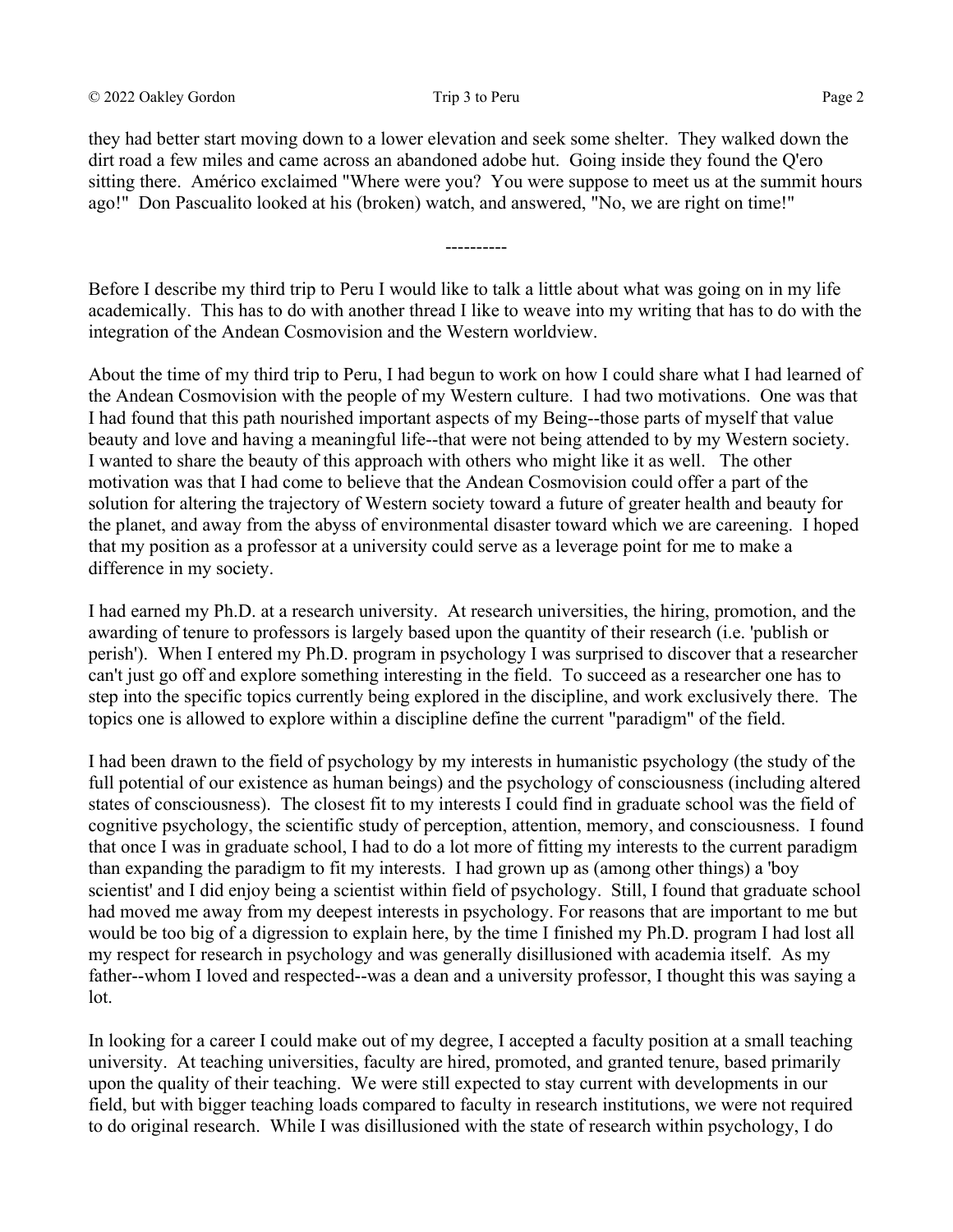love teaching, and therefore it is something I can excel at, and my career as a professor of psychology progressed nicely. And, freed from *having* to do research that fit within the current paradigm, I began to do research in the areas in which I was deeply interested.

My university had small, faculty-development, grants that they could award to faculty to help them stay current in their field or to engage in original research. They awarded me with grants to help defray the costs of my first two trips to Peru. As part of the deal, after I returned from each trip I gave a presentation to the university community about my research in Peru. I have found that writing or giving presentations on a topic forces me to think much more deeply about it. It was during my preparation for those presentations that I came up with my general conceptual framework for thinking about, and talking about, the Andean Cosmovision. I provide a brief description of that framework below.

- 1. A society's worldview is based upon a set of assumptions about the basic nature of reality. These assumptions are rarely brought to light to be examined because...well...they are assumed to be true.
- 2. Science and Western religion have some important differences. Indeed, I spent significant time in my courses laying out the differences between the two. Both science and Western religion, however, have arisen within the Western worldview, and thus they share some basic assumptions about the nature of reality.
- 3. The Andean Cosmovision--my term for the worldview found in the indigenous people of the Andes--is based upon a different set of assumptions and thus is *fundamentally* different than the Western worldview. The Andean Cosmovision is not conceptual in nature, it cannot be described or encompassed with words. Translation from the one worldview to the other is not possible. This means, among other things, that the Andean Cosmovision cannot be understood through the spectacles of either the scientific approach or Western religion.
- 4. The assumptions that form the foundation for a society's worldview will make it easy for the society to excel at some things while making it difficult for the society to excel at other things. This is an unavoidable aspect of worldviews. The assumptions underlying the Western worldview make it easy for us to excel at technology and at accumulating information, but make it difficult for us to actually experience our connection to nature and the rest of the Cosmos. The assumptions underlying the Andean Cosmovision make it easy for the individuals in that society to experience their connection with nature and the Cosmos, but I doubt they would ever have gotten around to inventing the internal combustion engine.
- 5. Western society is in a car speeding toward the edge of the cliff of environmental disaster, while we sit in the back seat playing with or arguing over our toys and test tubes. When we sail over the edge, no saying we are sorry will make any difference, and we will take much of what is beautiful in this world with us. The good news is that we have all the knowledge and technology we need to head toward a future of greater beauty and health for this planet. Incredibly, however, given a choice between a future of greater health and beauty on this planet; or a future of mass extinctions, ecological devastation, war, injustice, and poverty; the momentum of Western society is towards the latter. While we have the information and technology we need for a more beautiful future, we apparently lack the heart to head in that direction. The Andean worldview has the heart, but not the technology. Rather than selecting one worldview (Western or Andean) over the other, the solution could be to integrate the two worldviews, giving us both the means *and* the heart to change our society's trajectory. This was the state-able goal of my research in Peru as I presented it to the university. I also had, and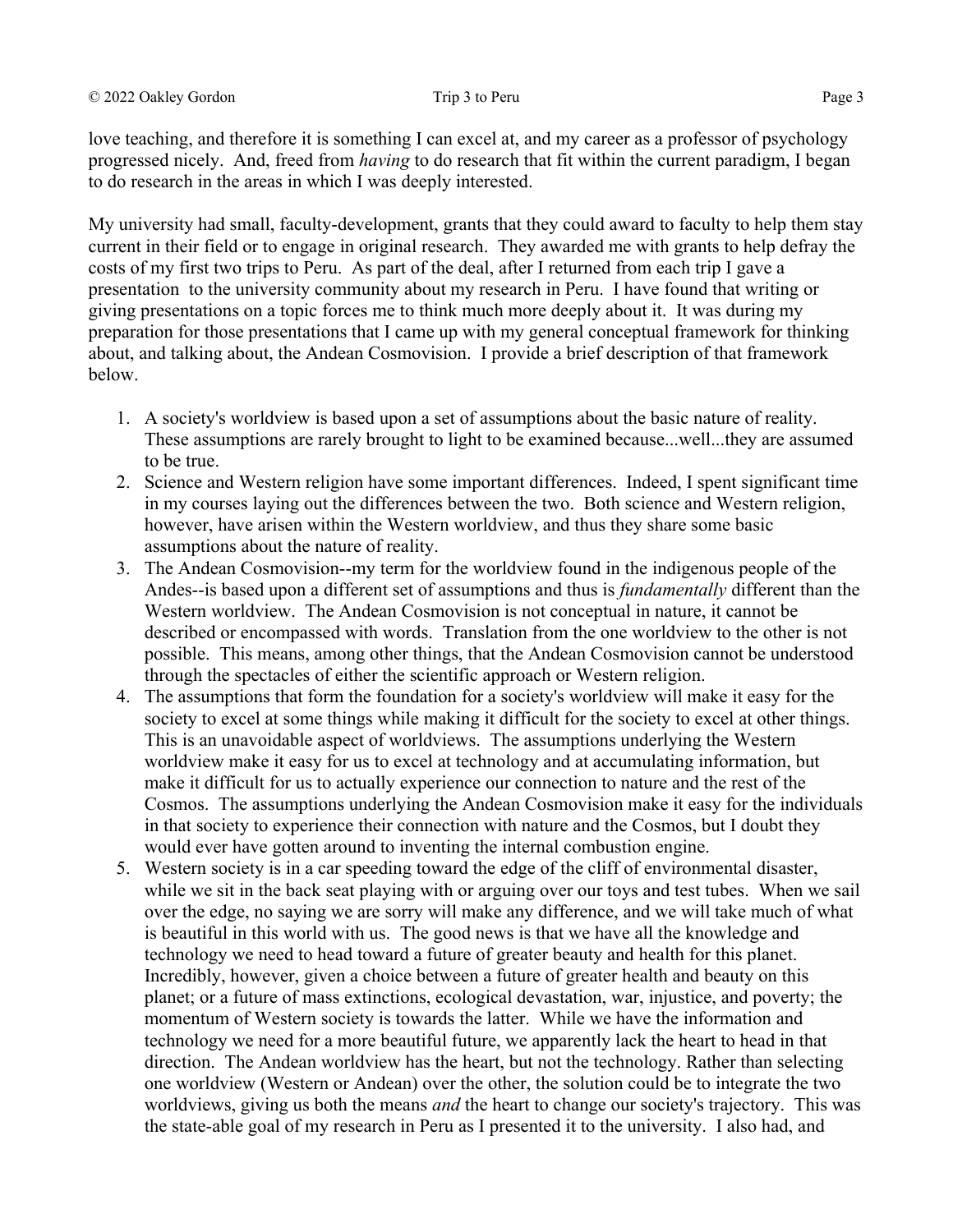have, some goals that are ineffable as they lay outside the Western worldview. These have to do with love, beauty, and meaning. These goals, while I could not express them explicitly, were implied in my presentations. My university did not hold them against me.

My presentations to the university faculty and students on my work in Peru were well received. In general, I found that the faculty at my teaching university were more broad-minded, more interested in interdisciplinary studies, and less interested in staying within the current paradigm than the faculty in my graduate school.

A few days after I gave the presentation that covered my second trip to Peru, four students walked into my office and sat down. They informed me that they were not leaving my office until I agreed to teach them more about the Andean Cosmovision. I was both amused and touched, and I agreed. First I made sure they understood that I could not tell them much about the Cosmovision, that it was something that could only be explored experientially through meditation. They agreed. We began to meet on Saturday mornings, driving out of town some 10 miles to a nice, isolated, spot in the desert, where we engaged in some of the Andean meditations I had learned from don Américo.

I got a great amount out of leading the students through those meditations. A bit of that, perhaps, was simply that their interest and participation validated to me that the path I was walking had value. A lot of it, though, came from what I learned by teaching the meditations to others. To help them enter into the states of consciousness for which the meditations were a portal, I would had to first enter into those states myself. There was also the extra oomph that comes from meditating with a group of people who are all doing the same meditation. Both of these deepened my own experience of the path. After the meditations we would compare notes on our experiences, and from that I learned a great deal about the meditations from hearing how they affect various people. These meditation classes marked the beginning of my truly sharing this path with my society. Since that time I have taught several hundred experiential workshops and classes on the Andean Cosmovision.

----------

On our third trip to Peru Bob, Gina, Judy, and I were joined by two more people. One was Bob's girlfriend Nancy, who had never been to Peru before. The other was a woman named Sally. Some months before the trip, Arilu had contacted us and asked if we would be willing to let another person join us. Arilu informed us that Sally had previously brought a few groups to Peru to work with don Américo, and that she was very interested in going to Ccochamocco with us. Arilu stressed that the decision of whether or not to include Sally was up to us and that it would be ok if we said no. The four of us talked about this for a bit before we decided. We were a little hesitant to let someone whom we didn't know join our group. The four of us--the Apu Chim--were very compatible and we had shared some life-changing experiences in our first two trips to Peru. We also had a very "horizontal" relationship with each other, in that none of us was the leader, none of us ran things or made decisions without consulting the others. Sally--on the other hand--was used to being the group leader when she brought others to Peru. We decided, however, to err on the side of being inclusive and welcome Sally, particularly as it seemed like it was kind of like a favor to Arilu as well.

We didn't express our original concerns to either Sally or Arilu, but after we told Sally that she was welcome to join us she wrote to us to let us know that she had no pretensions of being in charge, that she just wanted to be part of the gang. I thought it was considerate and kind of her to have anticipated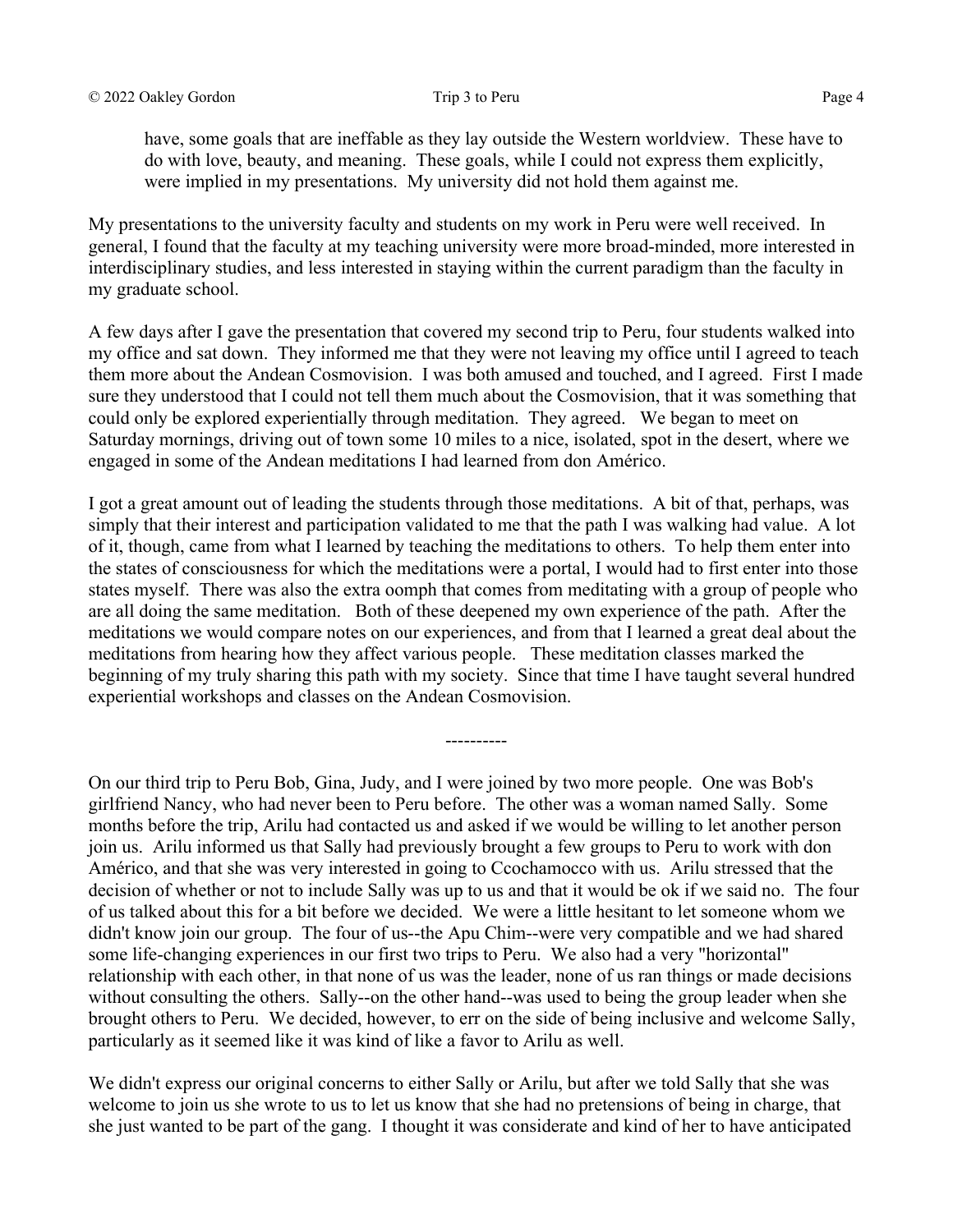our concerns, and take steps to ease them. I subsequently added that to my repertoire of how I want to interact with the world.

This trip to Peru was during my summer break at the university. I didn't have to rush in and out of Peru to minimize the time I would be away from teaching. I thus arrived several days before we were scheduled to meet with Américo, to enjoy once again hanging around, exploring Cusco, and immersing myself in its culture. The hostal where Arilu had arranged for us to stay was a pleasant, family-run, and inexpensive hostal, not far from the Plaza de Armas. It was located on Avenida Pardo--a street that runs (more or less) parallel to the Avenida el Sol--and about six blocks from the Plaza.

Avenida Pardo is quieter than Avenida el Sol. Quieter, but not quiet*.* In Cusco there is traffic noise during all but the wee hours of the night, and the windows in most of the hostals are single-paned and don't close tightly. Street noise is just part of the ambience of Cusco. I have subsequently stayed in hostals located along the Avenida Pardo on many of my trips to Peru. Pardo has less foot traffic and fewer shops than the Avenida el Sol, and I don't feel quite as safe walking down it from the Plaza de Armas at night, so I will often walk down the Avenida el Sol until I get close to the hostal and then cut over to Pardo.

For some of its length Avenida Pardo has a wide median which serves as a plaza. There, in the early evening, I have often see groups of teenagers--dressed in Levis, sweat shirts, and sneakers--practicing indigenous dances, laughing and chatting and generally acting like teenagers everywhere. If I'm walking by I usually stop, or if I am in my room I will sit and look out the window or stand on a balcony, and enjoy watching them practice. Then, in the next day or so, they appear in their traditional clothing, dancing and singing in one of the many parades or celebrations in the Plaza de Armas. As I watch and listen to these young people singing and dancing their traditional songs, in their traditional clothing, in the Plaza de Armas, it feels as if they open a portal that connects my heart with the ancient, eternal, energy of the Andes.

Shortly after I arrived in Cusco, Américo dropped by the hostal to welcome me. As usual, I had arrived exhausted from the journey and burned out by the energy, time, and money it took for me to return to Peru, and I was still primarily existing within the Western worldview. But then I was with Américo, and my energy, particularly in my heart area, began to blossoming again, and in talking to him I knew that being there at this particular time on this particular adventure was perhaps the most beautiful thing going on at that moment on the planet. One of the many "pinch-me" moments I have had in Peru.

Bob and Nancy arrived in Cusco the following day. This was the first time Nancy had been in Cusco. Cusco--particularly on your first visit there--hits you like a ton of bricks; the noise, the traffic, the diesel fumes, the very high altitude, and just the general energy of the City and its culture. In addition, right after they arrived, Arilu phoned to let us know that, sorry, but she had forgotten to include in her estimate of our expenses the cost of purchasing gas for the bus we were going to rent. This added--not a lot but a noticeable amount--to the costs of the trip, which we were all a bit strapped to meet anyway. This was all too much for Nancy, and Bob told me that she was in their room, with the covers pulled over her head, crying herself to sleep. I thought that this was a very reasonable response to the whole thing.

For the next few days (Nancy had recovered) we had the fun of exploring Cusco, revisiting some of our favorite places (e.g. having a cappuccino on the balcony overlooking the Plaza de Armas) and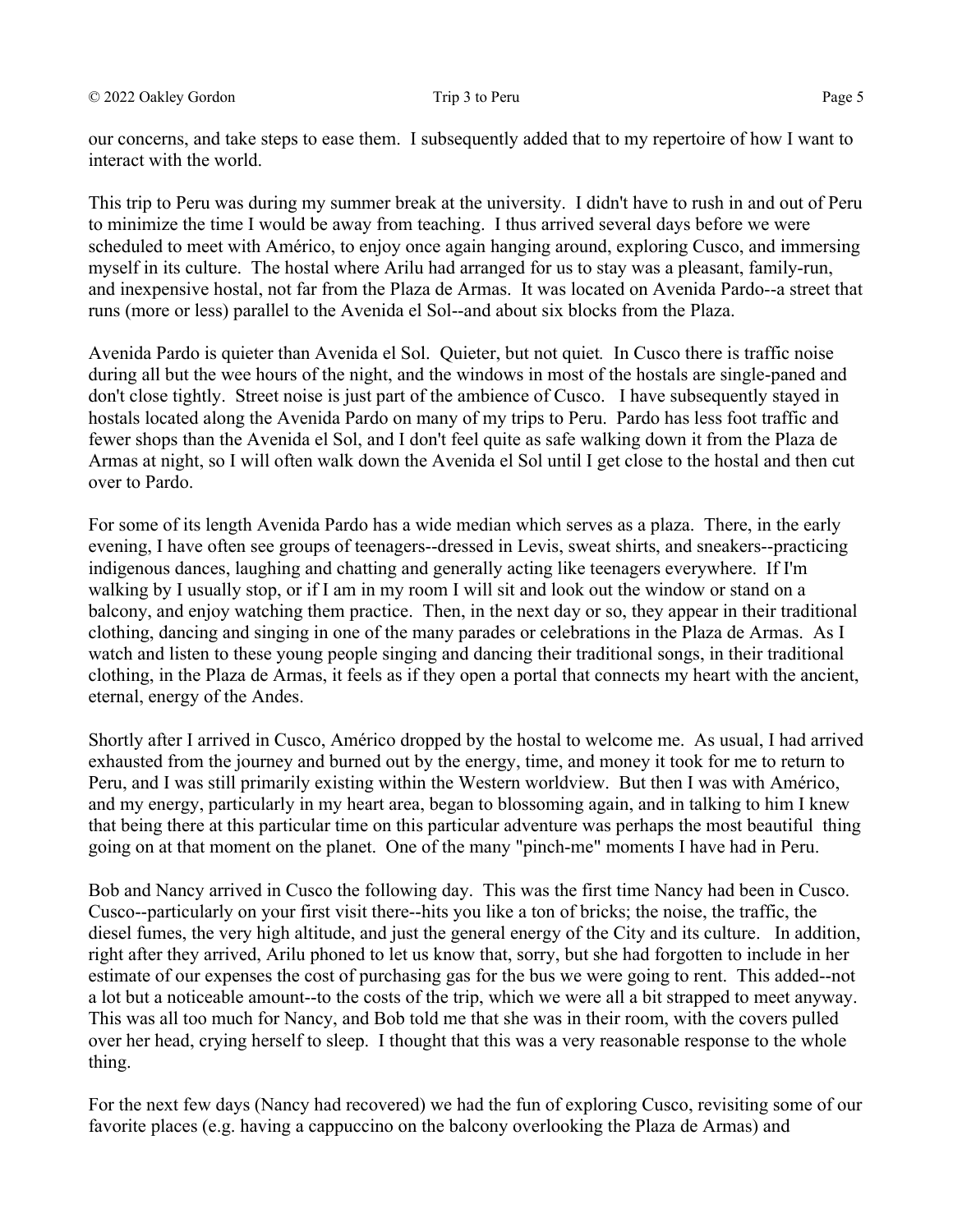discovering new places. Bob found a musical instrument shop located in a small courtyard off the main streets. It was full of hand made instruments, many of them shaped like animals. They looked to be of ancient design, like something the Inca's might have played, but they could very well have been of modern inspiration. The point was that they were unique and interesting and not something that could be found in the tourist stalls. I purchased a ceramic flute shaped like a turtle. I also bought a ceramic jaguar that had a tube rising from its back like a chimney. Blowing down the tube creates a high pitch note that sounds to me like something that could call in the animal spirits. All I know is that when I, much later, winded it in my house, my two cats jumped to their feet and looked around in alarm. Of course, other things do that to them as well.

On that trip I was able to take a big step forward in how I could communicate with my family back home, which was a big thing for me. On my first trip to Peru the only way I could contact my wife Betsy, other than by post card, was to phone her. This was in the days before cell phones. To help me phone Betsy, Arilu took me down to the phone company where I had to pay in advance, take a number, and wait 40 minutes for my turn to use one of their telephones. By this third trip, however, the internet had stretched tentative threads into Cusco. Wifi was not around yet, and the hostals didn't have internet, but there were small shops in Cusco where I could plunk down a little bit of money and use one of their computers to access email. These places displayed signs with " $@$ " outside their doors.

The place I liked was located at the end of the Avenida el Sol. The Avenida doesn't quite make it to the Plaza de Armas. When you reach the top of the Avenida el Sol you run into a 'T' intersection and have to turn right on Mantas for 50 feet to reach the Plaza de Armas or left towards Plaza San Francisco. If you go straight instead and cross the street you run into a line of stores along Mantas. Among those shops was a small, run-down, tourist gift store, and in the back of the store, down some steps into a dimly lit basement, were six computers. For about 80 cents an hour I could sit and access email.

Being so far from home in such a different culture where I spoke so little of the language was still exciting and a bit scary for me. One of the challenges I faced was that their keyboard was different than the ones in the U.S. The all important ' $\omega$ ' sign, for example, was nowhere to be seen. I found someone who could show me the three-key press combination needed to get to it. Emails were still a little new to me too, and I realized as I sat in front of the screen that I had no understanding of how to access an email program on a computer in Peru. I had always accessed email through programs on my computers at home and my office where I had email applications. Someone helped me with this too, and this is when I first found out about Google mail. Finding a place and successfully pulling off accessing email was an adventure (and I was a little proud of myself).

I was happily sitting there in the basement writing emails to my family when I heard live music...Andean parade music...lots of horns and drums. I ran upstairs and out to the sidewalk to find a big parade was passing by. A large statue of a saint, sitting in a chair, was being carried on the shoulders of a score of strong-looking men. Behind the litter a band of horns and drums walked, blaring out Andean music. Looking back down Mantas towards the mercado I could see a long line of statues of saints, females and males, being carried along, each followed by a band. The streets had become packed, nothing but humanity for as far down the street as I could see in both directions. The statues of the female saints were being carried demurely, but the statues of the male saints were jauntily rocked right and left and back and forth so that they danced as they went along. It was noisy, it was crowded, it was festive.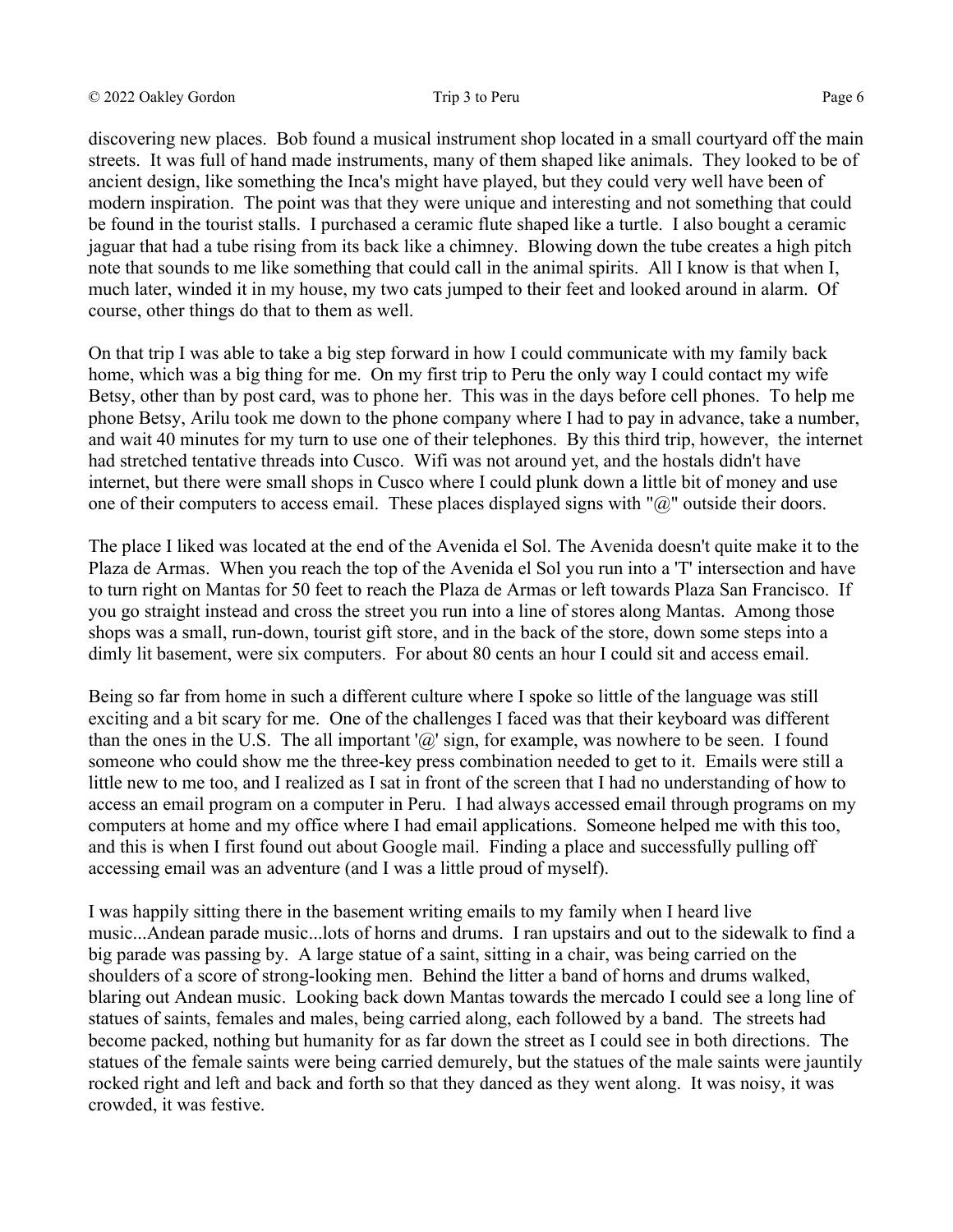### © 2022 Oakley Gordon Trip 3 to Peru Page 7

When the opportunity arose I dashed across the street to a restaurant where I had spotted an empty table next to the window facing the parade. I plunked myself down there, ordered a beer, and settled into a very nice time watching the parade go by. It was one of those unplanned high points of traveling. Many years later--when I took a group of friends to Peru--I was sitting in that same restaurant with my friend Karen, telling her about how it seems like every time I visit Cusco I see a parade. Five minutes later a parade came by.

After we had been in Cusco for several days, it was time for us to meet with Américo and start our adventure together. Before we headed to Q'ero, Américo took us to Salka Wasi for a few days. I believe that this was both to give our bodies a chance to acclimate to the high altitudes we would face in getting to Ccochamocco, and to tune our energy for our visit with the Q'ero. The finer the state of our energy the more we would be able to harmonize with the energy of the Q'ero, and the further they would be able to take us in ceremony. I say that "I believe" this was the agenda for Salka Wasi. Américo simply invites us to do things and we go along.

We took the now familiar route up into the Andes, past Huancarani, and down into Paucartambo. Both in Incan times and Colonial times, Paucartambo served as an important gateway connecting the energy of the jungle with that of the high Andes. It is sleepy, adobe, town huddled on the foot of the mountains and perched on the bank above the Paucartambo River. I asked Américo how many people live there, and he said he thought about 7,000, if you included the many people living outside the town on the slopes of the nearby mountains.

Instead of turning right and heading up the side of the mountain towards Salka Wasi, we turned left and drove downstream along the river for a few miles to Molino. Molino is a place that Gayle has been fixing up. It was an old, abandoned, mill made of adobe that had once belonged to one of his relatives. It is situated at the confluence of two rivers, the large Paucartambo River and another, smaller, river that cascades down from the mountains that line the Paucartambo valley.

On our first two trips to Peru we had stopped at Molino to have lunch on the way to Salka Wasi. Gayle had at that time completed work on a dining room, with a long wooden table and windows overlooking the river. On this trip we were going to spend a night in Molino before heading up to Salka Wasi. The main building that had the dining room at one end also had three other rooms that had been turned into bedrooms. Like Salka Wasi, the rooms were simple, clean, and cheerful; with a few Andean knickknacks sitting in the deep adobe windowsills, colorful Andean woolen blankets on the beds, and candles for light.

Gayle has an incredible artistic touch when it comes to architecture and landscaping. Everything about Molino is both rustic and beautiful. The walk down from where we parked the bus was lined with flowers on both sides, and in places flowering vines arched overhead. The path led through an adobe outbuilding with two rooms. One room was where Maria (from Salka Wasi) lived with her children when she was cooking for guests in Molino, the other room--through which the path led--was larger with a big wood-fired domed oven that in the olden days served as the bread-baking oven for the people in the surrounding communities. There were flowers growing everywhere on the grounds around the building, and Gayle had recently planted scores of fruit trees and an organic garden. There was also a flat stretch of grass between the building and the river, where we could meet and meditate. The whole place is a mixture of salka (undomesticated energy) and those domesticated things that make the human heart hum. It is as if Mother Nature had taken up gardening there. And there is the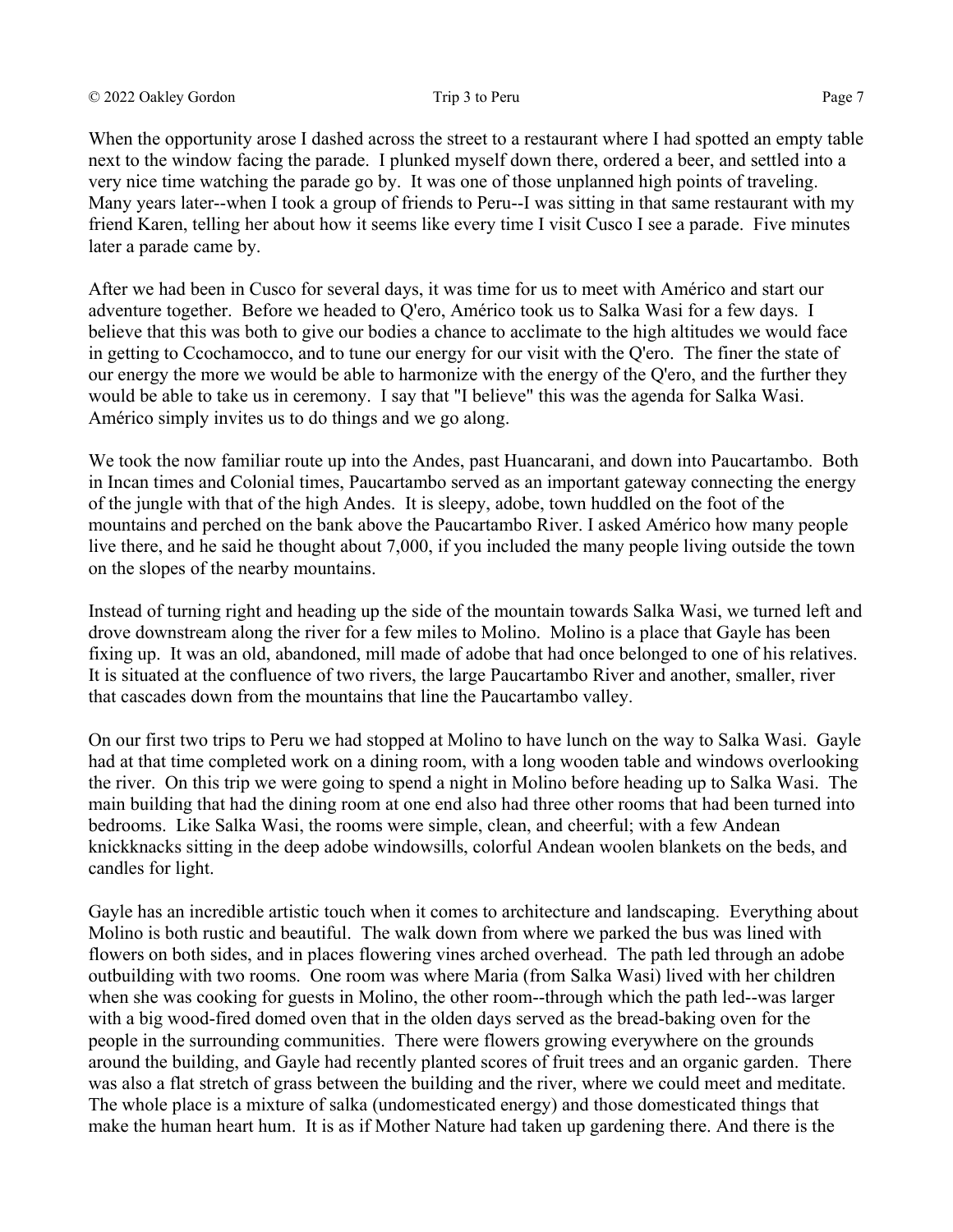ever present roar of the Paucartambo River just a few dozen yards away, a noise that permeates the soul.

Before moving on, there is a story I would like to share about Américo and Molino. When they began working on Molino, Américo did not have the same close relationship with the communities around Molino that he had with Mollamarca (the village next to Salka Wasi). He was concerned about what they might think about someone coming in and fixing up Molino. I believe that he was worried that they might be jealous, covetous, or suspicious This is how he handled it. He instructed the groundskeeper at Molino to unlock the door to the dining room, and lay out wine and bread on the table, every Thursday afternoon. Américo then let it be known in the surrounding area that anyone who wanted to was welcome to stop by on Thursdays, check out the place, and help themselves to some wine and bread. He did this for several years.

Bob and I were given the room where Américo stayed when there were no guests at Molino. It was a rather large room with two beds. Américo's nice saddle was stored in the room, perched on a wooden saw horse. The room had a door to a balcony overlooking the river. I don't know where Américo stayed while we were there, he had given the best room to his guests.

We arrived at Molino before lunch. Américo had an errand to run in Paucartambo, and asked us if anyone would like to join him and have lunch there. I said "sure!"

For lunch we entered one of the restaurants situated next to the road as you approach Paucartambo from Cusco, and overlooking the river. All the people there looked like they were locals. It was a pretty simple place. The tables had thick, clear, sheets of plastic taped to them as table cloths. The host put down a plate and spoon in front of us, along with a few squares of toilet paper to serve as napkins. The walls were decorated with old beer posters. Several flies were wandering around on the tables and walls. There was no menu. Américo ordered us both a bowl of soup. While we were waiting for our meal a dog wandered in and made the rounds of the tables looking on the floor for scraps. When the host returned he drove the dog out of the restaurant, but it came back a few minutes later. Our soup arrived, a watery looking thing with some questionable-looking meat, but Américo said it was safe to eat. We were also given a crust of bread each.

It suddenly struck me, quite strongly, that I was very much in the real Peru. Not one of the places in Peru that have adapted to meet the tastes of tourists, but in a small restaurant, in a small remote town, high in the Andes, eating lunch with the locals. It was a facet of Peru that few tourists get to see. I looked at Américo and said, quite sincerely, "Thank you Américo. This is wonderful. I really feel like I'm getting to experience Peru." He gave me a pleased look, and responded, "That is great, Oakley. So many people come to Peru just for the mysticism, and they aren't really all that interested in actually getting to know the place." It seemed an important moment to me in my relationship with Américo.

The next morning, as we were having breakfast, Américo asked me which I liked better, Molino or Salka Wasi. I really like Molino, with its river energy and flowers and comfortable temperature. It is a place that succors the human body and heart, and it has the ever present roar of the great river to cleanse the soul. Salka Wasi is more secluded and at a much higher altitude. When I am in Salka Wasi I feel like I am standing in the Cosmos. At night I can almost touch the stars. I feel more intimately connected with the Andean people there (the people of Mollamarca) than I do anywhere else in Peru. It is a place where my consciousness expands easily into the Cosmos. I explained that to Américo, and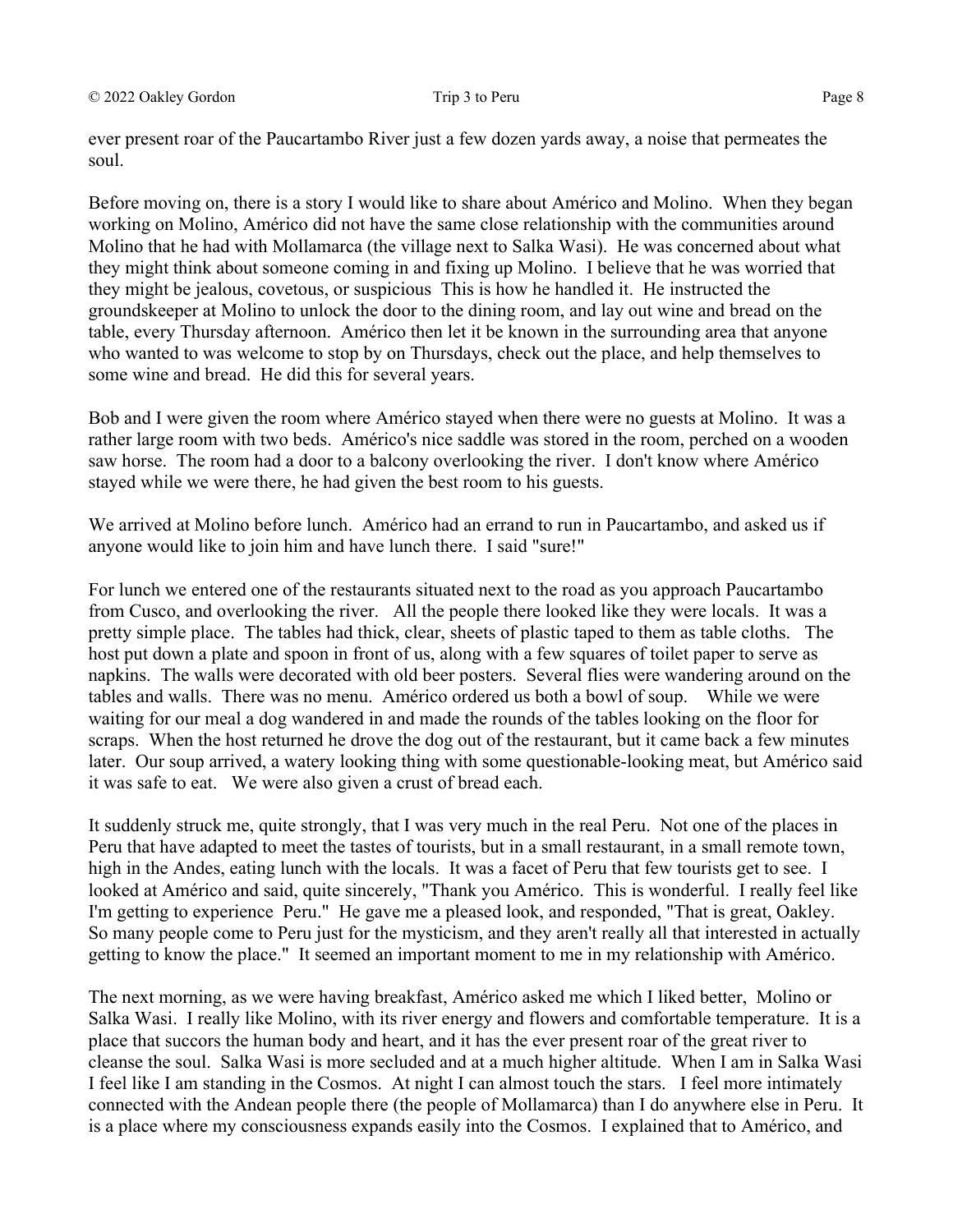then concluded that while I like Molino very much, I like Salka Wasi more. He paused, and then said quietly to me that he does too.

After breakfast, we all walked from Molino up to where Dante and our bus were waiting for us. Dante then drove back through Paucartambo and onto the dirt road that climbs the side of the mountains, rising high above the river, to the village of Mollamarca and Salka Wasi.

We spent three days and nights at Salka Wasi: meditating in the garden, meeting with Américo in the mornings and afternoons, eating delicious local food crafted by Abolino, having the women of the village come down to sell us their handcrafted wares, taking walks along the mountain side or down to the river, and spending the early evening hours writing by candlelight, chatting with each other, or listening to Américo tell us stories of his life.

One time Américo was traveling in the Andes on horseback with some friends from Italy. It was getting dark and then it began to snow. Américo was lost and growing anxious about leading his friends to safety. In the dim light of dusk they rode up to an old man who was sitting on a stone. He was wearing a hat and his head was bowed so that his face could not be seen. Américo approached him and said "Papa, excuse me, but can you direct us back to the road?" The old man slowly raised his head and looked up at him. The man's eyes were silver and glowing. Américo and his friends fled. They traveled further on. It was getting darker and still snowing. Then, an old, indigenous, Andean woman appeared through the snow, coming seemingly from nowhere, and approached them. She informed them that it was dangerous place for them to be. Américo explained their situation to her. She said nothing and turned and walked away, singing in Quechua, and the snow stopped. They found their way back to the road.

While we were staying at Salka Wasi, Maria did some more amazing energy work on us. We gathered in the living room. It was late afternoon and Salka Wasi had no electricity so the only light was what came in through the expanse of windows facing the garden and out to the canyon beyond. We were bundled up for it was cold. After we had been waiting for a while Maria and one of her daughters entered the room, dressed in their indigenous clothing. We had awaited them in respectful and anticipatory silence. Maria worked on us one at a time. When it was my turn she had me take off my shoes and stand on a spray of flowers that she had laid on the floor. She then tucked the end of a ball of yarn under one of my feet. Softly speaking in Quechua she then wound the yarn around and around my body, working from my feet up to my head. When she reached the crown of my head, she had me lean over (as I am quite a bit taller than she) and blew a blessing down into my body through the top of my head. Then, speaking more forcibly in Quechua, she worked her way back down my body, repeatedly and sharply breaking the coils of yarn that were wrapped around me. When she was finished, she gathered up the broken strands of yarn and gave them to her daughter, who collected them into a ball and took them outside and gave them to a man who was waiting there.

When Maria had finished with all of us the man ran down the mountain to the river and cast the ball of yarn into the Paucartambo River. That was his designated role. After the ceremony, Américo told us that Maria had broken the energetic coils that bind us and that keep our salka energy imprisoned. The yarn would now float down the Paucartambo River to the jungle, where it would glide into the Amazon River, and then be carried on a 4,000 mile journey to the Atlantic. When the yarn reached the ocean then our energy would be freed. It was a beautiful ceremony.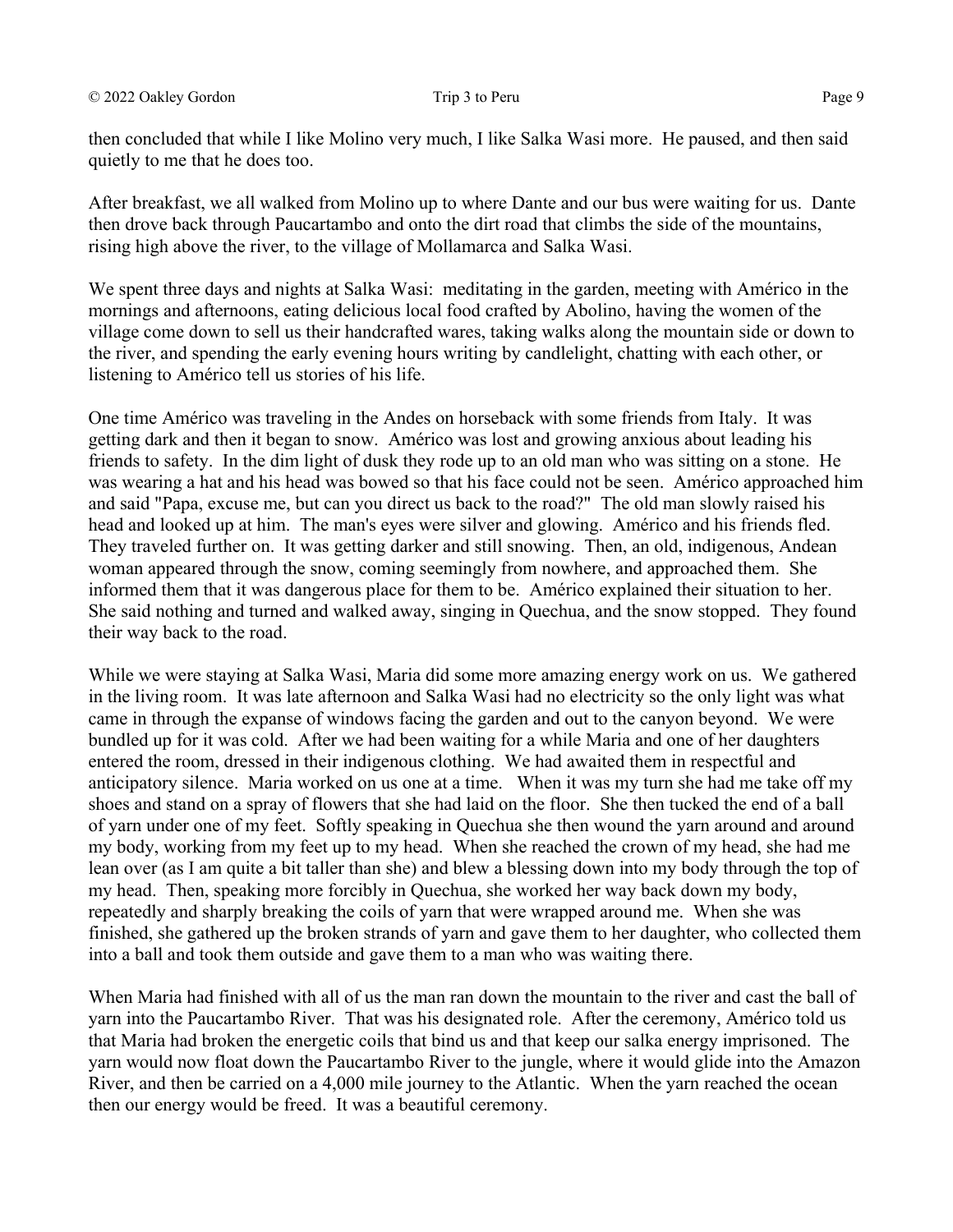After our stay in Salka Wasi we traveled back to Cusco for a night to resupply, and then we took off the next morning on our journey to the Q'ero village of Ccochamocco. By the way, I wish that I could report more of the activities and experiences of Bob, Gina, Judy, Sally, and Nancy in this adventure. It has been many years since that trip (over 20 years as I write this) and they are now in my mind woven inseparably into the larger tapestry of what happened. What I have available in my memory and in my notes are the echoes of my own thoughts and experiences of the time, and these are what I can share with you.

That morning, Dante and his bus picked us up at our hostal and on the way out of town we dropped by Américo's house in Cusco to be joined by Américo, Arilu, Gayle, and two of Gayle's friends who were coming along to help; Fernando (who was to join us on later trips to Peru), rojo (a friendly red-headed young man whom I had not met before), and Javier (who was to serve as our Spanish-English translator). As usual, Américo was our Quechua-Spanish translator.

We drove for five hours on a dirt road that took us from Cusco further up into the high Andes, through small villages perched on the slopes of the towering mountains, beyond the context of the Western world. In the late afternoon we pulled into a dirt parking area just past the village of Pacchantapampa. Américo had asked us to bring tents and sleeping bags and everything we would need to camp. We setup our tents, and Bob and I spent the time before dinner visiting with (more like hanging out with as we did not speak Quechua) the children who had come from the village to check us out.

While we were there I approached Américo about a problem I was having. Throughout the previous year I had been experiencing intermittent tingling and weakness in my right leg. Occasionally I found walking to be painful. I had seen a number of doctors about this and had undergone a whole slew of tests. None of the tests uncovered the cause of my symptoms. Despite not knowing the nature of the problem I had decided that I was going to be able to handle the trip to Peru. In Pacchantapampa I asked Américo if he could look at my leg energetically, and "see" what the problem might be. He stepped back and looked at me for a while and then announced that he could see nothing wrong at the energetic level.

The significance of this was that, to Américo, my willingness to head up into the high, remote, areas of the Andes; far from the nearest road; with a gammy leg; was an exhibition of significant courage on my part. I have come to discover that Américo values courage--not bravado nor machismo nor foolishness--but a willingness to take the risks (physical, emotional, intellectual) that can arise while pursuing a path of heart. Several times in the years after this trip he has asked--during some conversation with others where this would be relevant--for me to tell them about my heading to Q'ero with a bad leg. At first I was concerned that I had miscommunicated with him at the time, and that perhaps I had made my leg sound worse than it was. I attempted to check this out with him and correct his impression if necessary. But in doing so, I realized that my actions had been indeed significant to him. Over the subsequent many years of our friendship, there have been occasions, when in looking back, I have realized that Américo had been gently testing my courage, or at least, that circumstances had given me a chance to exhibit it. These are deeply significant to me, and I will share them when we get to them in in later stories of my times with Américo.

The next morning at Pacchantapampa, four Q'ero arrived to accompany us to Ccochamocco: Américo's close friend, the venerable don Pascual (The "Merlin of the Andes"); don Domingo (he of the ready and beautiful smiles); don Bonito (who was to be our official 'host' in the village); and a fourth Q'ero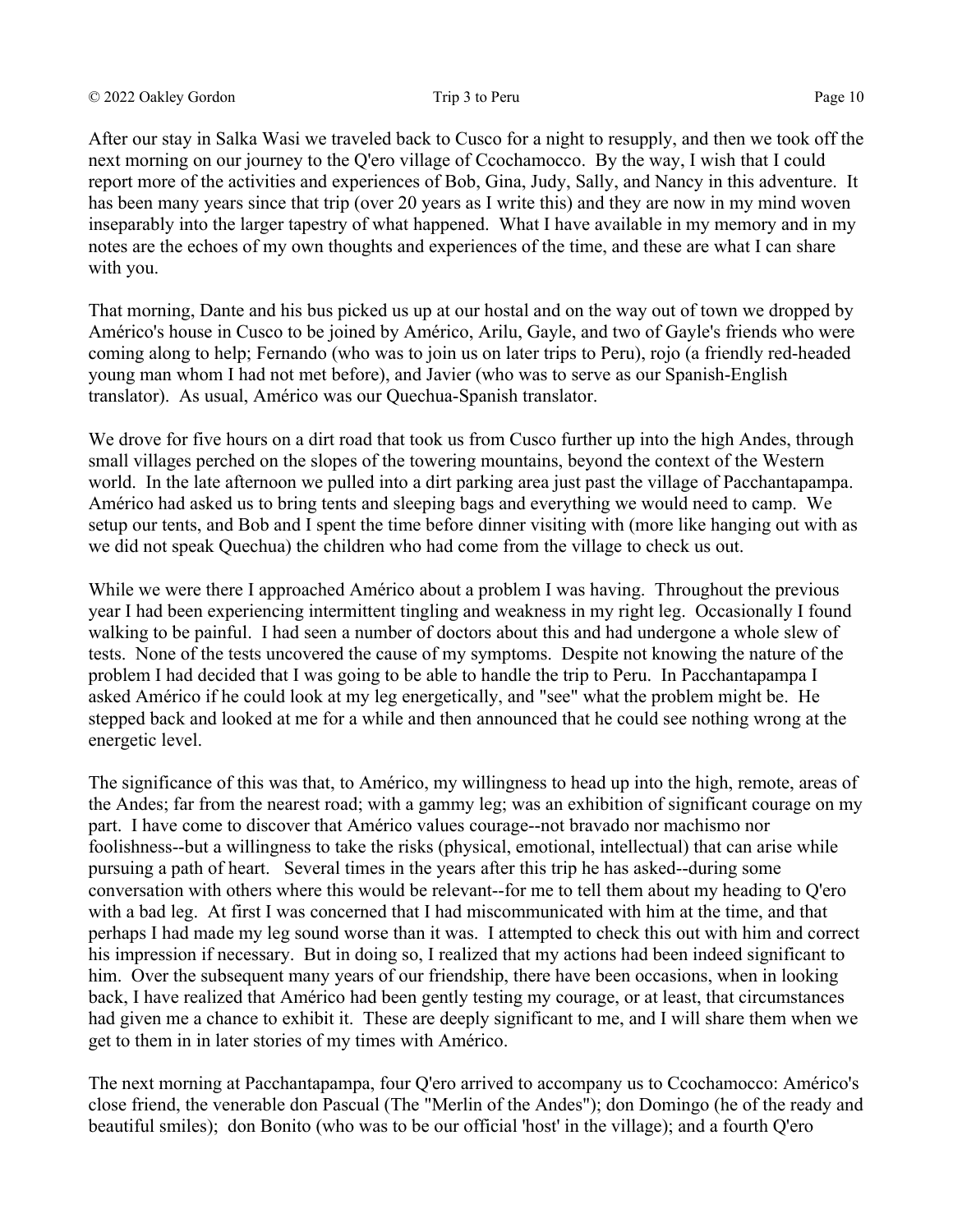(whom I didn't know and whose name I do not recall). Our horses also arrived that morning. The horses were managed by a campesino named Matus--who was not from Q'ero--and he had brought with him a couple of additional men as helpers.

After breakfast we mounted the horses and followed a dirt trail up the bottom of a canyon high up into the mountains. Américo, Arilu, Bob, Gina, Judy, Nancy, Sally, and I rode horses. Several more horses were loaded up with all the gear. Everyone else walked. Gayle and his friends carried backpacks.

Every few miles, as we worked our way up the long canyon, we would pass a lone dwelling surrounded by stacked stone walls. It led me to wonder what life was life for these people, living in such isolation, miles from their neighbors, far from any roads, high in the Andes of Peru. We spent the day climbing higher and higher up into the mountains. Occasionally we would stop and take a break, sitting on the sparse, stiff, chicha grass, in the cold air and warm sun.

Our horses were the typical Andean variety, barrel chested with short legs. In the photos of that trip, Bob and I look outsized for the horses, our legs seeming to almost drag on the ground. I would, at times, get off my horse and walk, but I found that after 50 yards or so I was so exhausted by the thinness of the air that I would have to climb back onto my horse. I noticed, about then, that not only was Gayle walking the whole way, and carrying a backpack, he was also wearing ankle weights.

Towards the end of the day, we reached the first of the two summits of our journey. The land around us was stunning at 17,000 feet. Looking back in the direction from which we came, there stretched in magnificent splendor were Apu Ausangate and the other Apus that were his wife and daughters; majestic, awe inspiring, rugged peaks of stone, under a roof of high, dark, clouds. The Apus stood in great clarity in the thin air, seeming close enough to touch, marching off into the distance in a land of beautiful desolation.

It was, perhaps, the most incredible view of my life. It was also very cold at 17,000 feet, the wind was blowing, and it was time to move on. We headed down the other side of the pass.

Around suppertime we reached the floor of a high valley and Américo announced that we would be setting up camp there for the night. He said this location was called "Ancasi (Where Eagles Perch)" and that it marked the beginning of the Q'ero lands. The valley held just a few houses and some alpaca corrals marked off by stacked-stone walls.

We setup our tents while Arilu, Gayle, and his friends cooked dinner. As it got dark we sat, leaning against a stone wall, relaxing from the long day's journey and talking with Américo. He informed us, much to my surprise, that he had not notified the elders of Ccochamocco of our coming, nor asked their permission for us to visit, and that thus he could not guarantee that we would be welcome. As that information percolated through my mind he added, "But, I have been visiting this village for over 20 years. They know that I would not bring anyone whose heart was not open. Everything should be fine."

The next morning we climbed up to the second pass, also at about 17,000 feet. The terrain was less rugged here, lined by towering hills rather than rocky peaks. As we plodded on I noticed that don Domingo was now carrying a boom box (a large, portable, battery-operated, music player) on his shoulder. It raised again for me the issues around the Western world sweeping up the Andes like a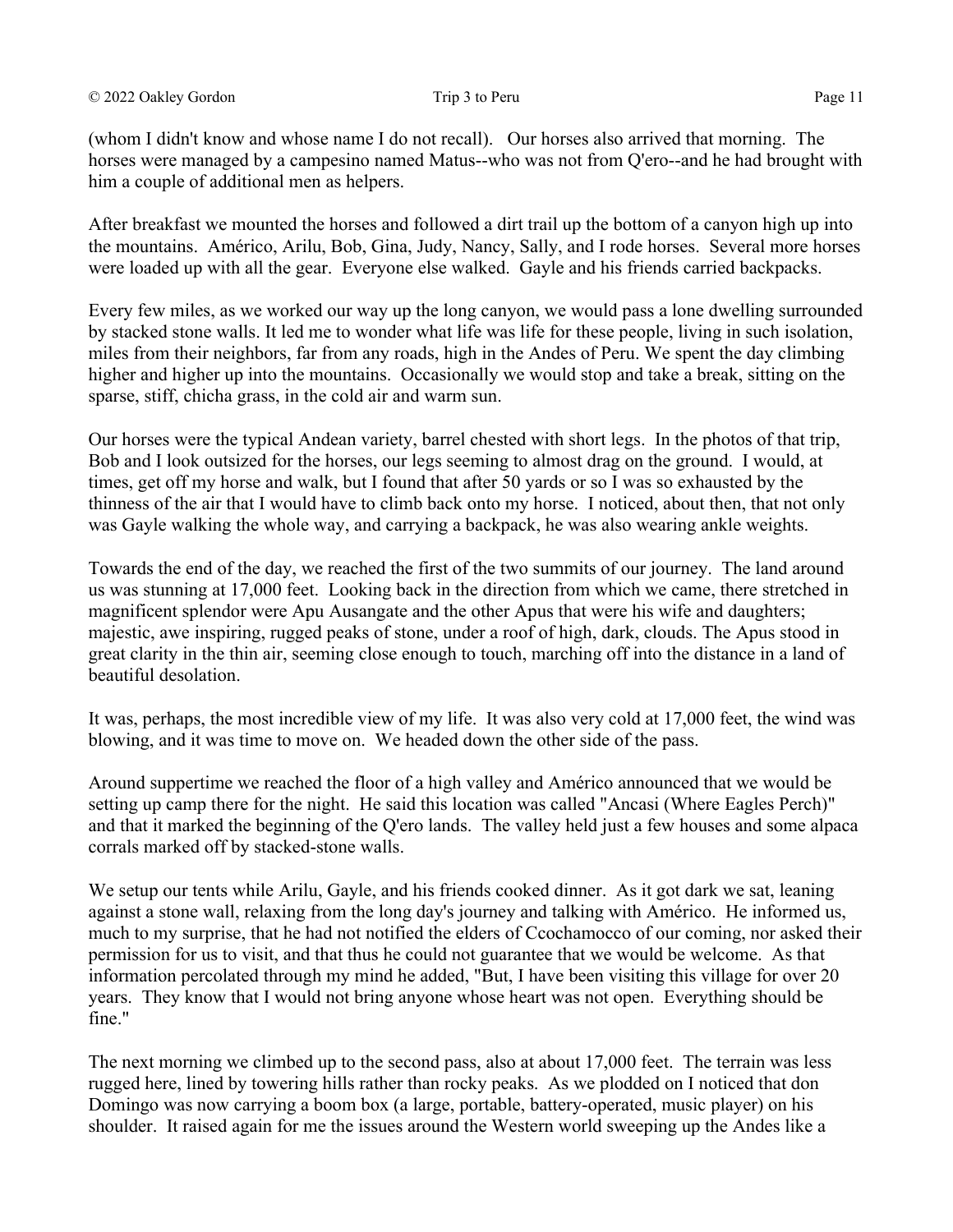tsunami and what I could to do help when it crests the hills surrounding Q'ero. It was clear to me that my task was not to stop the West (beyond my power), nor recommend to the Q'ero that they keep it at bay (not my business), but to help them retain what they value in the face of it. This being against, perhaps, all odds, given the history of what happens when Western economic and religious powers move into an indigenous culture. What to do was not clear to me at the time, but I can't imagine how anyone with at least half a heart wouldn't care. I was resolved to do something.

Around midday we reached the second summit, called "The Llamas Neck". It was much less spectacular than the first, being just a saddle between two high hills. We paused there for a lengthy lunch break. As we were sitting there munching on bread and cheese, Américo pointed out that the Q'ero were sitting all huddled together. He said that they always do that to keep warm. I can't remember who thought of it, but we decided that we wanted to show them a Western variation of that. So, we introduced to them the "Choo-Choo" formation. We all (the Westerners and the Q'ero) lined up sitting down as if were were riding a long toboggan, and then when everyone was situated we showed them how to move their arms as if we were powering train wheels, chanting "choo-choo" amidst a great deal of laughter.

There are several Western shaman training centers that work with the Q'ero (having the Q'ero do ceremonies with the groups that the centers bring to Peru). At the time, there was a turf war among the training centers concerning who would get to "have" the Q'ero. Américo has always sailed in under the radar of these politics. The Q'ero are simply his friends, and have been for all of his life, and he just quietly arranges to get together with his friends. On my most recent trip to Peru, the Q'ero told me that one of the things they love about working with Américo is that when they work with the others everyone is so serious, and when they are with Américo they laugh a lot.

After our lunch break we headed over the pass to the land beyond. The pass was an apocheta. There are various definitions of the term "apocheta". When you pass over the shoulder of an Apu in the Andes you will find a tall pile of stones. These stones are left there by travelers who have used the stones to connect their energy with the Apu. Such a pile of stones is called an apocheta. An apocheta can also be thought of as a portal between two different geographic energies. If you have ever traveled through the mountains, and coming around a corner or over a pass you suddenly see the plains stretching out before you, that is an apocheta also, a place where the energy of the geography changes. When traveling by truck with the Q'ero, when we pass through an apocheta they will thump on the roof of the truck and Américo will pull over. The Q'ero then get out with their flutes and their mesas and have a little ceremony to mark the change of energy and to request permission to enter the new land.

Just past the summit the trail began to drop sharply, and there, to our right stood majestic Apu Wamanlipa, towering high above us. Wamanlipa is the Apu that has the village of Ccochamocco within its realm. We stopped to honor it, and ask permission to enter its domain. Then we continued down the path.

We were soon enveloped in clouds, a common occurrence in the late afternoon in that part of the Andes. It was cold and it started to rain. We made our way down the side of the mountains as quickly and as we safely could. When we reached a flattish place, just before a hill, Américo announced that we had arrived. Ccochamocco, he informed us, was just on the other side of the hill. He added, however, that we shouldn't just barge in there, and that we should wait until tomorrow morning when our meeting with the people could be done in an appropriate manner. Bob and I asked him if it would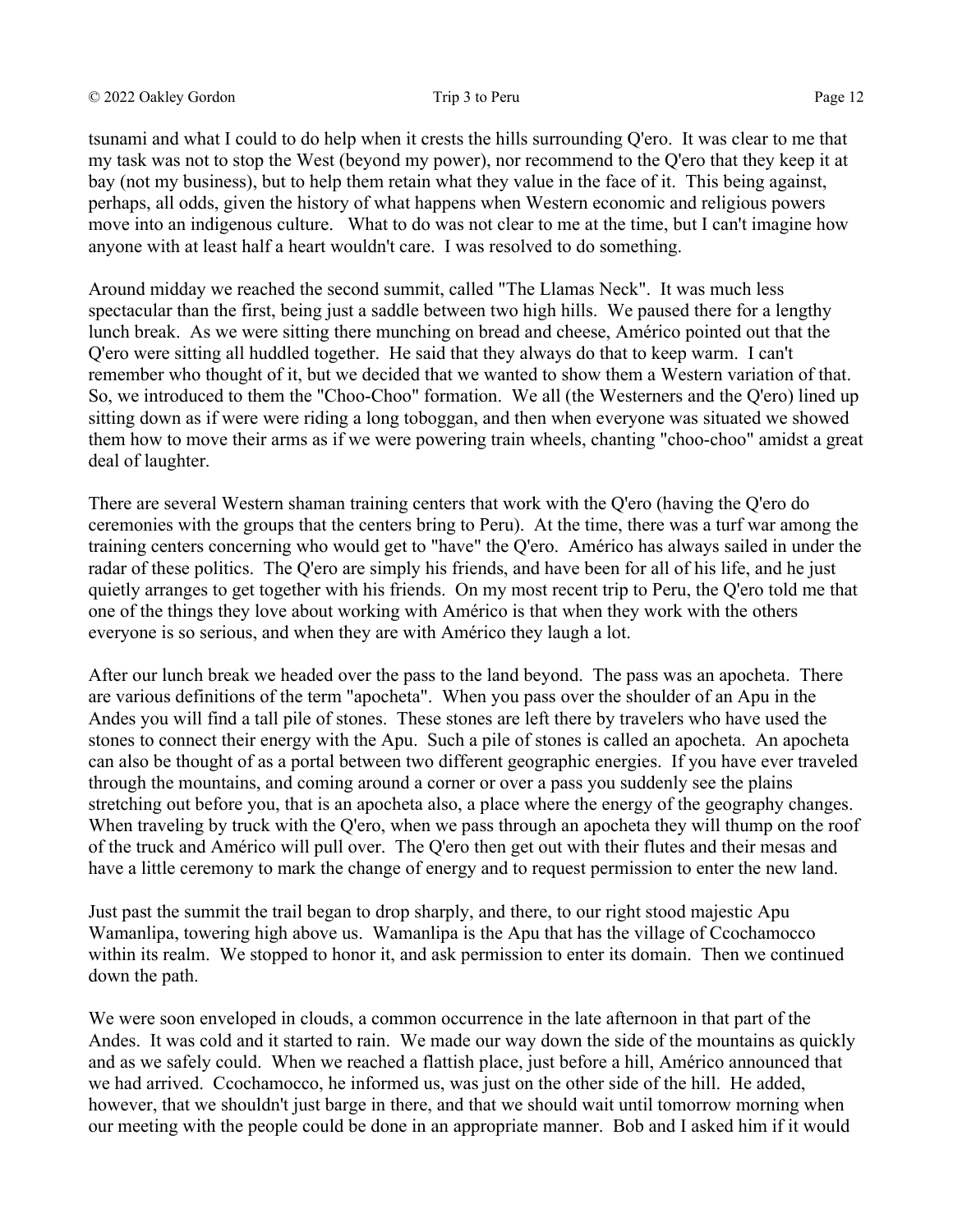be ok for us to climb to the top of the hill and look at the village from there and Américo said that would be fine.

So, Bob and I climbed to the top of the hill. The hill was covered with chicha grass growing between scattered rocks. It wasn't a very tall hill but we were at 15,000 feet, and we huffed and puffed a great deal getting to the top. There, just a couple of hundred yards away and somewhat below us, was the village of Ccochamocco, nestled on a slope at the foot of Apu Wamanlipa. It was a small village of stone huts. There were no phone or electric wires in the village, no vehicles or machines of any sort, just some colorful clothing set out to dry, several alpacas, and a few people moving quietly around the houses. It was a scene from beyond the edge of the world, it was incredible.

After soaking it in for a while and taking some photos, Bob and I walked back down to where camp was being set up. Our group had stopped by a small, circular, alpaca corral walled by stacked stones. Américo was talking to its owner, who had granted us permission to setup camp there. We Westerners, and Américo and Arilu, put up our tents within the corral. Gayle and his friends set their tents up outside the corral. The Q'ero who had travelled with us had gone on to the village.

Soon after our tents were up, as the light of day was waning, a delegation of Q'ero arrived from the village. Among them were some of the Q'ero who had traveled with us, including don Pascual, as well as some village elders that were new to us. Introductions were made. A very old and venerable looking Q'ero was introduced to us as don Fabio, whom we were informed was don Domingo's father. Américo was very pleased that Fabio happened to be in Ccochamocco. He was, Américo informed us, one of the highest and most revered of the Q'ero paq'os (an "alto mesayoq"), and he would be leading our karpay ceremony. A few children from the village had come with them.

We all sat around in a small circle by the alpaca corral. Coca leaves were brought out, as well as sacred tobacco (in the form of unfiltered Marlborough cigarettes), and a bottle of pisco (brandy). As the bottle was passed around the circle we each filled its tiny cap with pisco, offered a few drops to Pachamama, and then drank the rest of the capful. This meeting was an important first step in our visit, a chance for the elders to determine whether or not our energy was compatible with their own.

After the elders returned to the village a man named Andres approached Américo. Américo turned to us and said that Andres had offered to guard the energy of the alpaca corral during the evening. I'm not sure why I raised an eyebrow (metaphorically) about this offer, whether I sensed that Américo wasn't convinced, or whether I just suspected this was a way to get some ayni from us, but we said ok. I did find it interesting, and perhaps relevant, that the next morning those who stayed in the tents outside the corral talked about how incredibly cold it had been during the night, while those of us in the corral thought it wasn't that bad. We were a little shaded from the wind inside the corral, but it didn't seem like that was enough to explain the difference.

The next morning I awoke just as it started to get light. I zipped open the door to my tent, poked my head out, and looked around. Javier spotted me and came over to ask if I would like some coffee. Oh man! Waking up in a camp at 15,000 feet and being offered coffee first thing, it doesn't get much better than that.

I got dressed--in many layers to keep warm--and clambered out of my tent. The sun had just risen, and most of our party were still asleep. I sat on a rock, sipping my coffee, and began writing in my journal.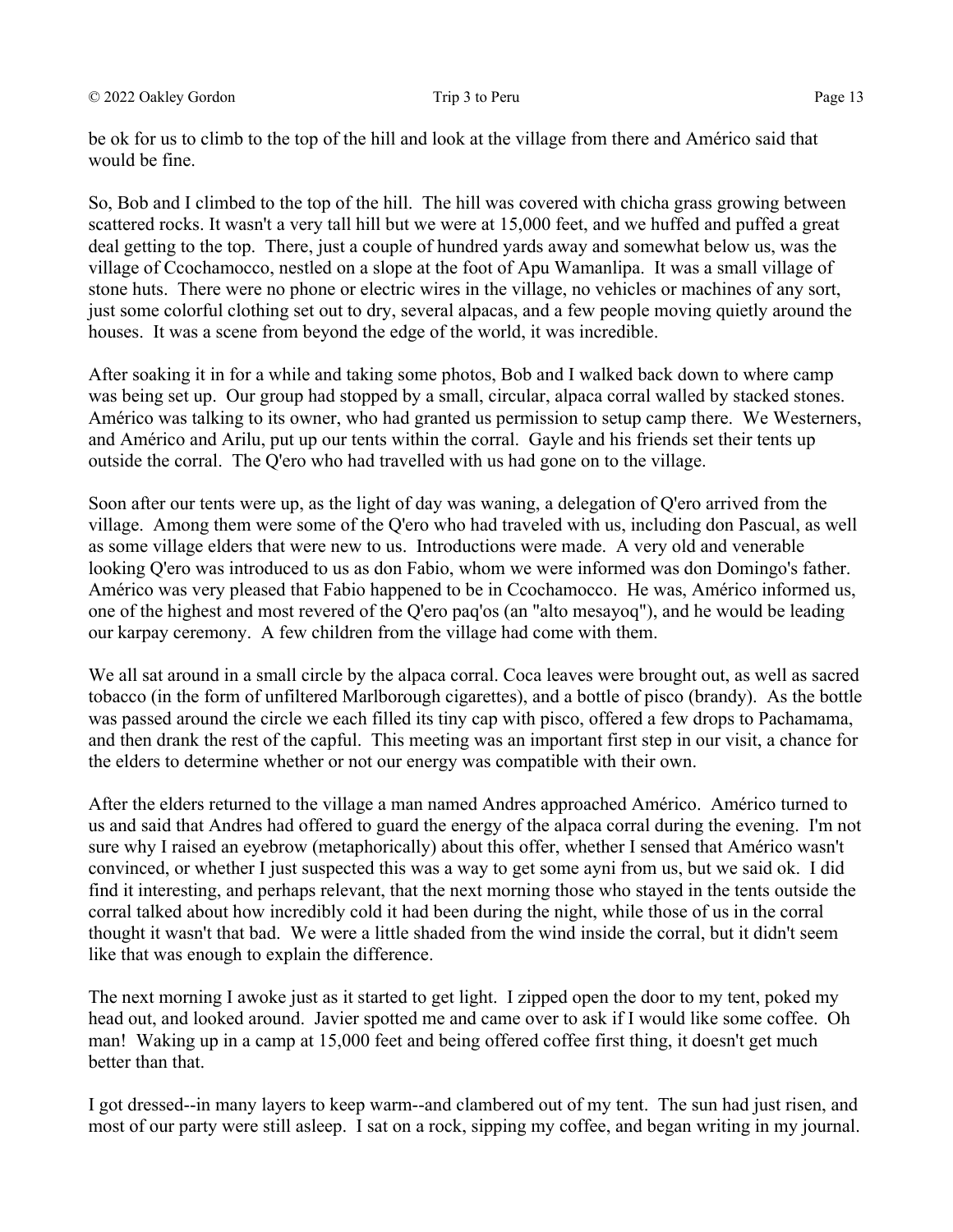After a few minutes, I looked up from my writing, and there, just a few feet away, a young girl from the village was standing, staring at me. She had apparently walked over from the village to check us out. Just at that moment Sally, leaned out of her tent and took our picture...bless her heart...it is one of my all-time favorite photographs.

I gave the little girl a smile that blossomed from my heart. She seemed to be shy and yet wanting to connect with me. We couldn't converse. I still didn't know more than a few expressions in Quechua, and they all escaped me at that moment anyway. But having been the father of young children I knew how to communicate with her with my tone of voice and expressions and gestures. I greeted her and told her how happy I was to meet her. I looked at her necklace and told her how pretty it was. She came over and sat next to me on the rock, and I put my arm around her, and together we watched the camp wake up and the morning begin. Sally took another picture of us. The little girl and I sat there, in heart-felt companionship, in silence, in salka, for about half an hour. It was one of the high points of my life. At times I wonder how she is now, what effect if any did our meeting have on her, is she having a good life? I hope so.

Many, many, years later I was giving a presentation on my work in Peru to faculty and graduate students in the psychology department at the University of Utah (a research-oriented institution). When I finished telling them the story about the little girl, the head of the experimental psychology program said, "That is a nice story Oakley, but did anything important happen during that trip?" Earlier in my life I would have been offended or worried (about my acceptance by the department), instead I was amused...one of the benefits of having more years under my belt.

Don Américo wasn't around during breakfast that day. Somewhat later he joined us at camp and informed us that he had had an important meeting that morning with don Fabio. As part of the larger context around having the karpay ceremony, in that meeting Fabio had to demonstrate to Américo that he was capable of doing the level of energy work that the karpay required. This was necessary even though Américo knew don Fabio and his impressive abilities. Américo, for his part, had to take responsibility that we were all energetically prepared to participate in the ceremony. He told us that there would be consequences for him if we were not, although he didn't specify what those were. He then informed us that everything went well and that the karpay would be held the next day. First we needed to meet the people of the village and being the process of meshing our energies. That was today's agenda.

About an hour later Américo led us around the hill and into the village of Ccochamocco. We sat down on the slope next to don Pascual's house. It was a small rectangular abode with walls of stone and a thatched roof, like all the houses in the village. Américo disappeared inside, and after a few minutes he came out with Pascual and we walked out of the village to a flat area where all the villagers were sitting in a circle awaiting our arrival. There were around 45 villagers; children, women, and men. They made room for us in their circle and we sat down.

Américo started things off by making a beautiful speech about the significance of this moment, speaking first to the Q'ero in Quechua and then to us in Spanish, which Javier then translated into English. Some of the men and women of the village then spoke, as did each of us. Smiles were spreading and hearts were opening. We then gave the Q'ero some presents we had brought with us. Américo had suggested that we not bring toys that required batteries--as obviously it would be hard for them to get replacements--so for the children I had brought some yo-yos. (I just now looked at the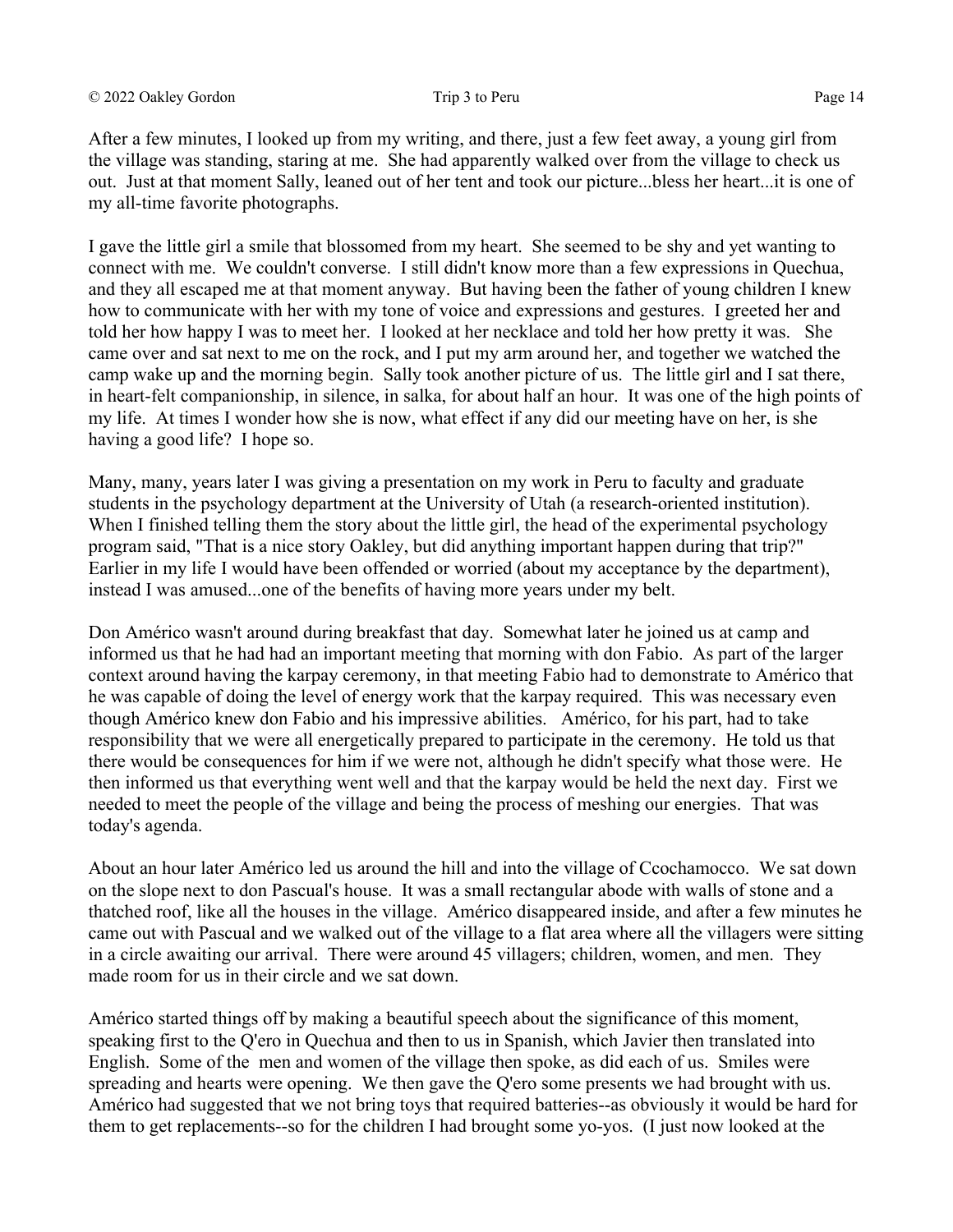internet to see how to spell yo-yo and discovered from wikipedia that a Greek vase painting from 440 BC shows a boy playing with a yo-yo). While the meeting progressed I noticed that Javier had taken some of the children aside to show them how to yo-yo. Someone else had brought peel-off stickers of hearts and butterflies and hummingbirds and stars. In the photos of us all together you can see that some of the women and children applied the stickers to their cheeks and foreheads to good effect. It was a happy and amiable gathering with lots of smiles and laughter.

On the agenda for after lunch was a soccer match between Gayle, his friends, and the men who tended the horses on one team, and the young men of Ccochamocco on the other. It was the most surreal sports competition I have ever witnessed, and I suspect one of the most surreal on the planet. The young men on the Ccochamocco team appeared wearing fluorescent pink uniforms, which I was told had been a gift of someone from Germany. The soccer field itself was, at best, flatt*ish*, with some treepoles stuck in the ground to mark the goals. The boundary on one side was a ravine with a stream at the bottom of it. When the ball went out of bounds in that direction one of the players had to dash down and retrieve the ball before it made significant progress towards the Amazon. The game official was a gentleman from the village, wearing his traditional clothing...and a wristwatch and whistle. The Q'ero elders sat imperturbably on a hill watching the game, calmly chewing coca leaves, and showing no inclination to do "the wave".

Later that afternoon, an hour or so before dinner, Américo approached me and said that one of the Q'ero would be willing to do some energetic work on my leg. Javier, who knew a little bit of Quechua, offered to accompany me.

Javier and I took the short walk to the village and there we were met by a young man named Nicholas, his wife, and two children. They welcomed us into their house. Like don Pascual's house--like all houses in the village--it was a small, rectangular abode with walls made of stacked stones and a thatched roof. It was rather dark inside, lit by the early-evening light coming in through a small window and by a small fire burning in a stone enclosure on the floor. The house smelled, not unpleasantly, of smoke, for the smoke from the fire did not easily escape through the hole in the roof. The wife tended a pot heating over the fire. I looked around as Nicholas prepared to perform his ceremony. The only metal objects I could see in the house were a knife and the pot (I had noticed a metal shovel outside). It seemed to me that these people were living an almost stone-age existence. I felt greatly honored to have been invited into their house.

Nicholas had me take off my shoe and sock, and roll up my pants leg as far as I could. He then began to bathe my leg with the medicine that had been heating in the pot, while talking softly to my leg in Quechua. This continued for perhaps fifteen minutes. When he was finished I thanked him and his wife most sincerely and gave them some money as ayni.

As Javier and I walked back to our camp Javier turned to me and said that I had comported myself very well in there. I truly had no idea what I had done to earn that compliment, but I appreciated it. I did not notice any improvement in my leg after the ceremony, but then it wasn't really bothering me much all that much during the trip either. Sometime after I returned from Peru it was determined that my leg was suffering from a long-term lack of adequate arch support, and my problem was resolved with shoe inserts.

The next morning we had the karpay ceremony on the slopes of Apu Wamanlipa. The Q'ero and don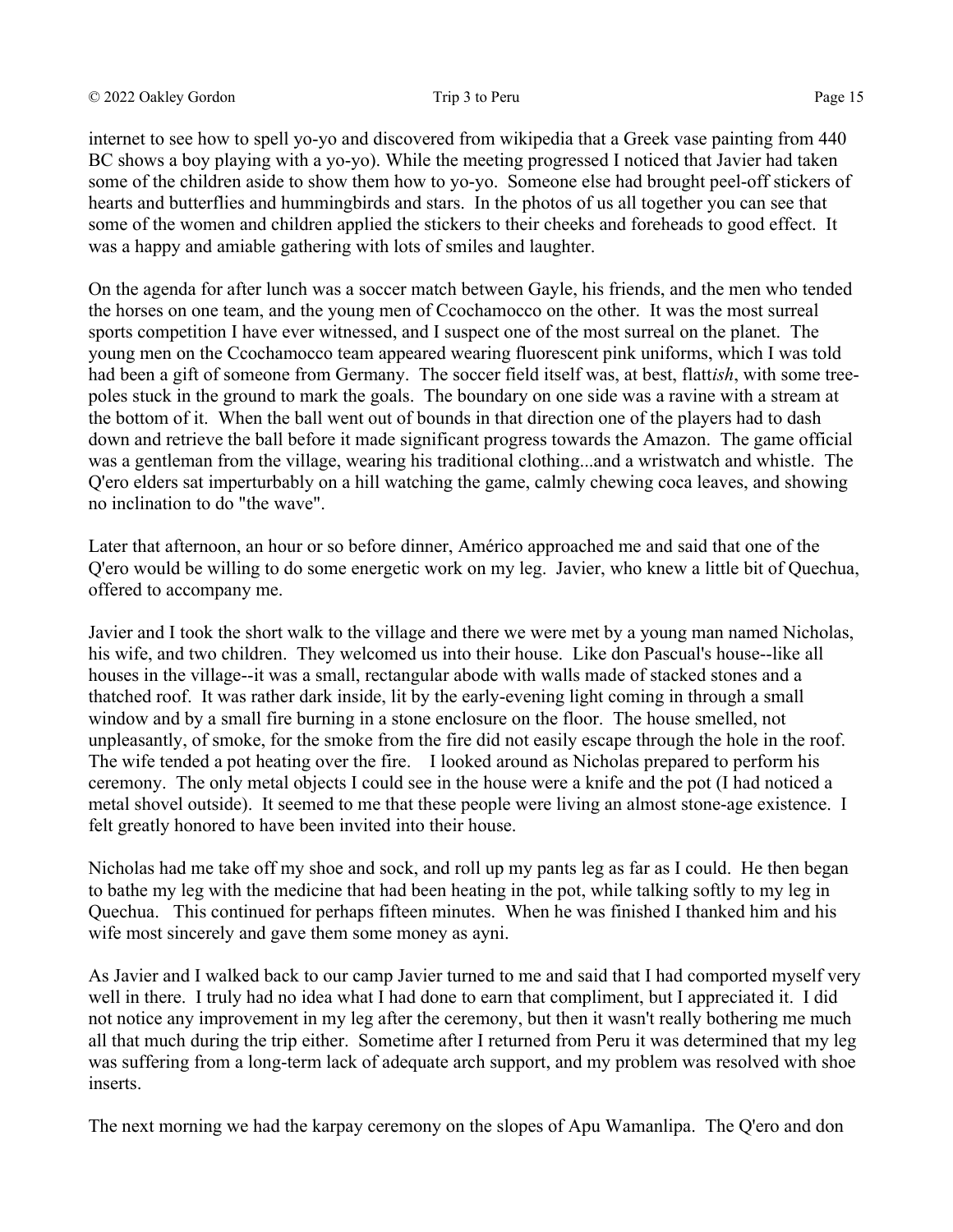Américo went up the mountain early to prepare for the ceremony. An hour later, Gayle and his friends led us from the village up the slope of Apu Wamanlipa. The morning sunlight lit the mountain. Below us, clouds from the far away jungle were working their way up the valley, as they do almost every day. As we walked up the side of the mountain, we could see way above us, as just small dots, some of the women of the village waiting for us. We slowly climbed and climbed and eventually met the women. Then, as a group, we turned and headed still further up. We rounded a high shoulder of the mountain, and there, at the bottom of the Apu's final peak, we found the others waiting for us. They were sitting in a small, natural, circle of stone, about 10 yards in diameter (which Américo referred to as 'the cup of the mountain'). In silence, partly in respect and partly due to awe, we joined the circle of Q'ero sitting there. Already my consciousness was starting a major shift into some new realm.

I put my daypack down behind me, pulled out my sitting pad, and sat down. Américo welcomed us and gave us a few instructions. We were to feel free to leave the ceremony temporarily if we needed to go pee and he also told us that we could take photos if we wanted, except at times when he would let us know that it would be inappropriate. I didn't want to take photos, I didn't want to distance myself by becoming an observer of the ceremony rather than a Being in the ceremony.

As the Q'ero pulled out their sacred objects and began working with the coca leaves I moved into a deeper and deeper altered state of consciousness. By the time they came around to each of us, moving their mesas down our bodies to clean our energy, blowing down into the crowns of our heads while speaking Quechua, I was in an altered state that equaled in intensity my experiences with psychedelic drugs...yet qualitatively different.

When the karpay ceremony concluded, everyone was in a pleasant, light, happy mood. After relaxing for a bit we all headed back toward the village. This took us over a flat, high, stretch that was wet and mossy...rather like a peat bog but rockier. By then the clouds that were born in the jungle in the morning had risen high enough to envelope us. The world was gray, and everyone and everything more than a score of yards in distance disappeared into the mist. I finally took out my camera, and took the most amazing, mystical, photographs of my life. I chose one of these to serve as the cover of my (first) book.

When we returned to camp we sat in camp chairs and were treated to a capful of Pisco and some chocolate pudding. We were all so light and relaxed. As we were chatting, Américo turned to me and asked, "How can you publish standing under the stars? How can you publish standing under the sun? How can you publish standing in the cup of the mountains?"

After we recovered for a while, we were invited to a party being given in honor of the day by the villagers. It was held in a flat area near the soccer field. I sat on the ground with my back against one of the stone buildings and was soon offered chicha, a type of corn beer, that had been made by the women of the village. The making of chicha was one of the sacred duties of the acclas ("chosen women") in the days of the Incas. Américo let us know that drinking the chicha was purely optional, which perhaps in this case was meant as a warning, but I had some anyway. It was rather terrible, very sour and thin. I later discovered that part of the process of making chica involves the women chewing corn and then spitting it into the mash.

The next morning we began our journey back to Cusco. We made it about half way to Pacchantapampa and camped for the night. Gayle and the crew had carted up a collapsable table and